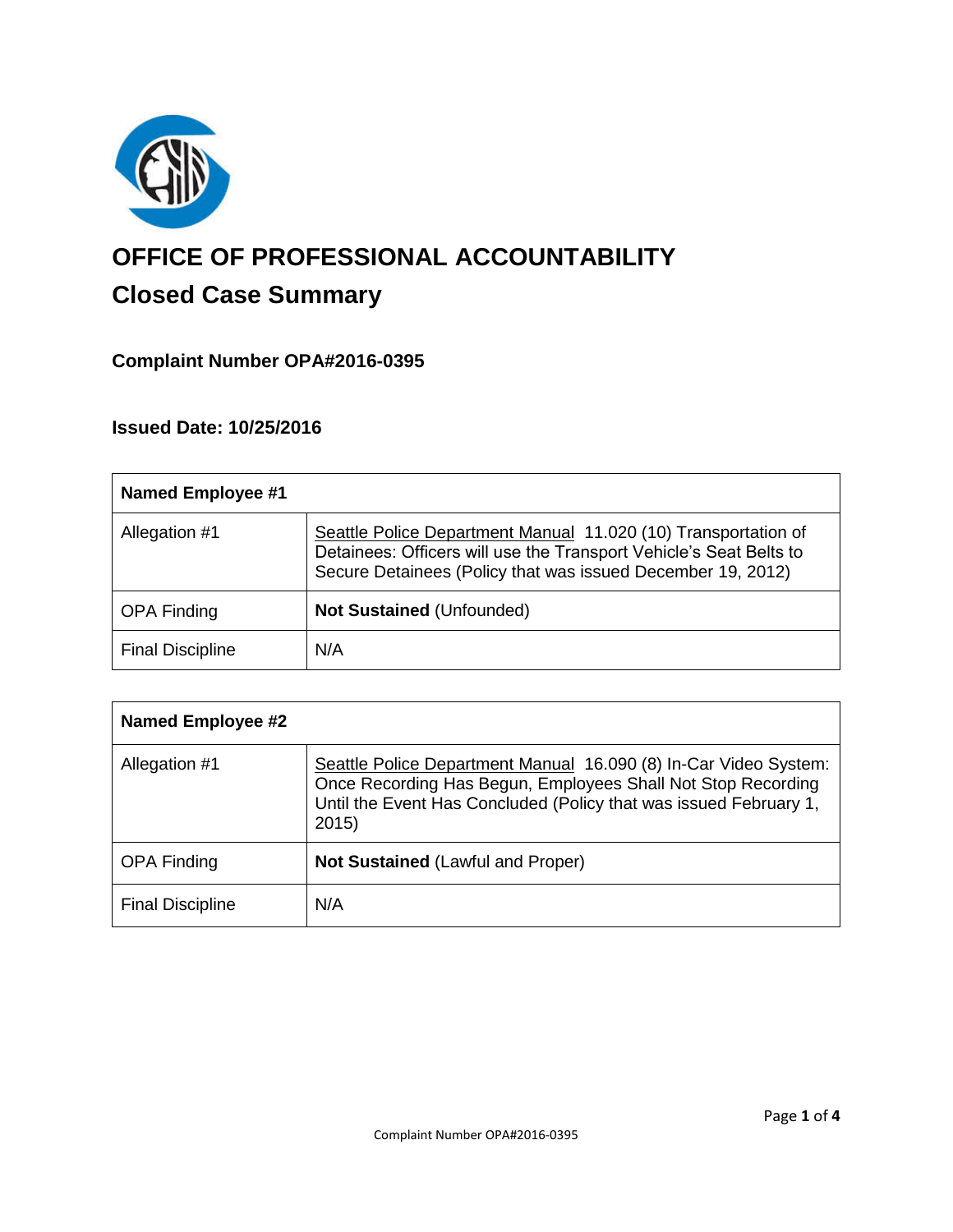| <b>Named Employee #3</b> |                                                                                                                                                                                                     |
|--------------------------|-----------------------------------------------------------------------------------------------------------------------------------------------------------------------------------------------------|
| Allegation #1            | Seattle Police Department Manual 11.020 (10) Transportation of<br>Detainees: Officers will use the Transport Vehicle's Seat Belts to<br>Secure Detainees (Policy that was issued December 19, 2012) |
| <b>OPA Finding</b>       | <b>Not Sustained (Training Referral)</b>                                                                                                                                                            |
| <b>Final Discipline</b>  | N/A                                                                                                                                                                                                 |

| <b>Named Employee #4</b> |                                                                                                                                                                                                               |
|--------------------------|---------------------------------------------------------------------------------------------------------------------------------------------------------------------------------------------------------------|
| Allegation #1            | Seattle Police Department Manual 16.090 (8) In-Car Video System:<br>Once Recording Has Begun, Employees Shall Not Stop Recording<br>Until the Event Has Concluded (Policy that was issued February 1,<br>2015 |
| <b>OPA Finding</b>       | Not Sustained (Lawful and Proper)                                                                                                                                                                             |
| <b>Final Discipline</b>  | N/A                                                                                                                                                                                                           |

## **INCIDENT SYNOPSIS**

The Named Employees arrested a suspect (the subject) and transported him to the precinct.

#### **COMPLAINT**

The complainant, the Force Review Unit, alleged that Named Employee #1 and #3 failed to use a seatbelt on a subject they transported in the rear seat of their patrol vehicle and there was no documentation explaining the circumstances why the seatbelt was not used.

The complainant further alleged Named Employee #2 and #4 stopped their vehicle's In-Car Video (ICV) twice during the call. The second time the ICV was stopped, to screen the arrest with the sergeant in the field, was ruled as a possible policy violation.

#### **INVESTIGATION**

The OPA investigation included the following actions:

- 1. Review of the complaint memo
- 2. Review of In-Car Videos (ICV)
- 3. Search for and review of all relevant records and other evidence
- 4. Interviews of SPD employees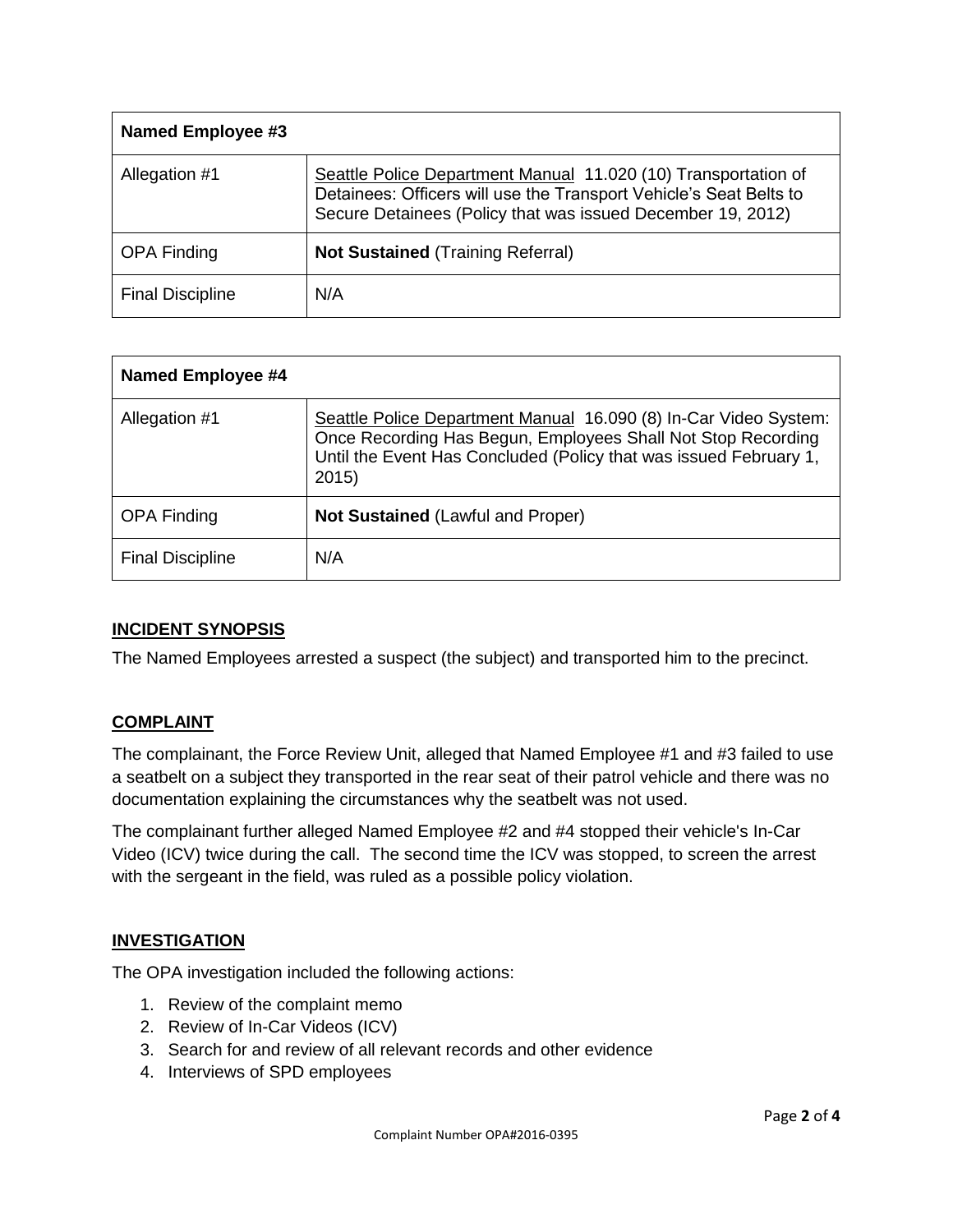## **ANALYSIS AND CONCLUSION**

The complainant alleged Named Employee #1 and #3 failed to secure the subject with a seat belt prior to transporting him in a police car. SPD policy requires officers to "use the transport vehicle's seat belts to secure detainees." The same policy contains an exception to this requirement "if the circumstances do not allow the officer to safely secure the detainee, then the detainee is transported unsecured in the vehicle." The OPA investigation found that Named Employee #1 was not the officer who placed the subject in the back seat of the police car and, as a result, was not responsible to make certain the seat belt was secured. The OPA investigation found Named Employee #3 was the officer who placed the subject in the back seat of the police vehicle prior to transport. As such, Named Employee #3 was responsible for making certain the subject was secured with a seat belt. The preponderance of the evidence also showed the subject was not secured by a seat belt as required and there was no known circumstance that would have made it unsafe to secure the seat belt as required. At the same time, there was no reason to believe Named Employee #3's failure to secure the subject was willful or purposeful. Named Employee #3 told OPA he was not aware of the requirement and was not thinking of it at the time he placed the subject in the back of the police car. Nonetheless, the safety of detainees is the responsibility of those detaining and transporting them. Applying a seat belt can prevent serious injury or death in the case of a collision, rapid acceleration or sudden braking.

The complainant alleged Named Employee #2 and #4 stopped the ICV in their assigned police car twice prior to completing police activity at the scene of an incident. The OPA investigation found the ICV was stopped the first time so Named Employee #2 and #4 could watch the video of the scene to identify a suspect. The ICV system does not allow replay of recorded video while the unit is still in the record function. OPA recognized a legitimate law enforcement need existed in this case. At the same time, current policy does not specifically permit officers to stop recording for this reason. The Department has acknowledged the need to modify the ICV policy to allow officers to stop recording for legitimate law enforcement purposes. For these reasons, the OPA Director did not consider this action by Named Employee #2 and #4 a disciplinary matter. The ICV recording was stopped a second time as the two officers were leaving the scene of the incident. Policy allows officers to stop recording as they depart the scene at the completion of police activity. The two officers later returned to the scene to collect evidence and started recording again as required by policy.